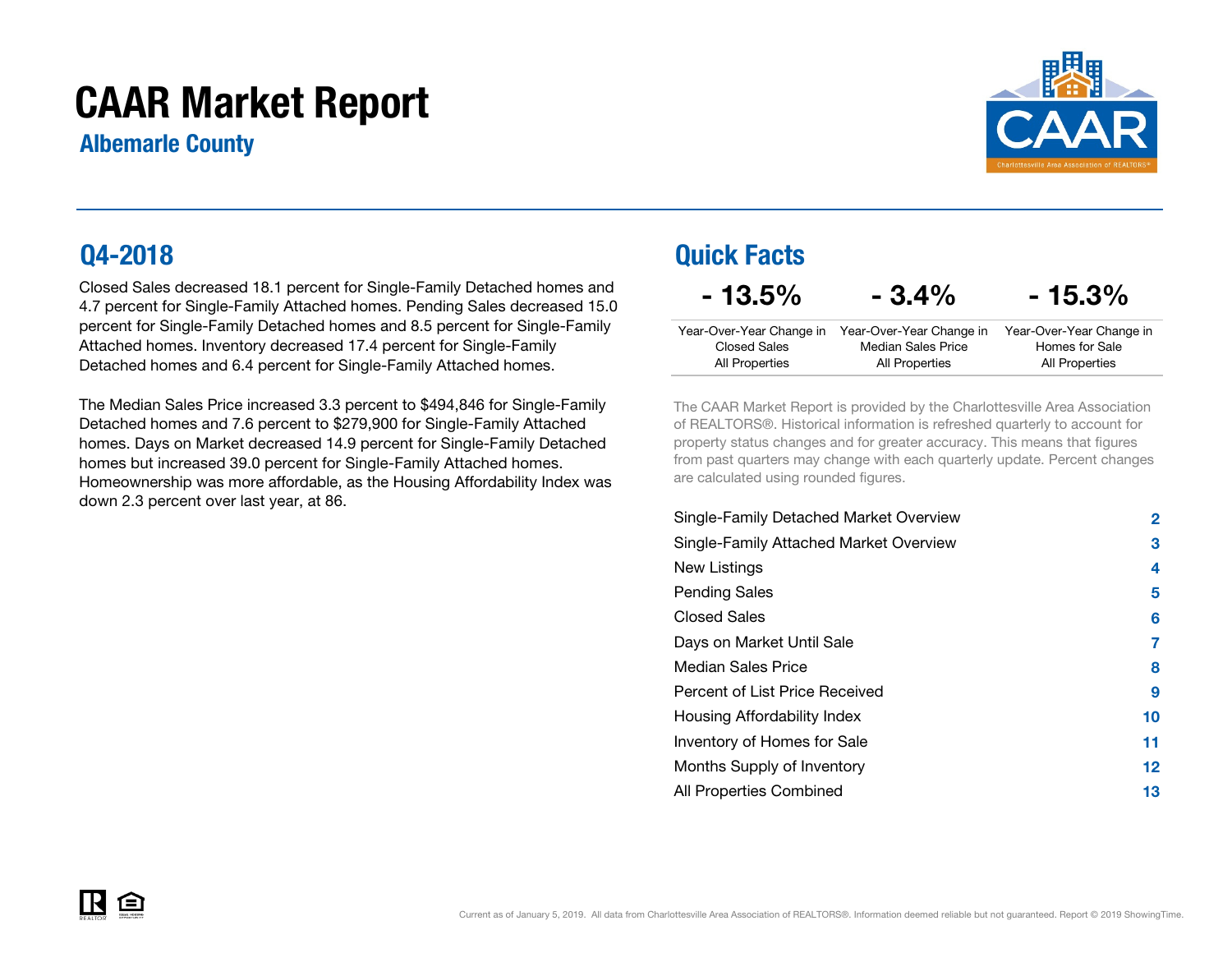# Single-Family Detached Market Overview

Key metrics by report quarter and for year-to-date (YTD) starting from the first of the year. Single-Family Detached properties only.

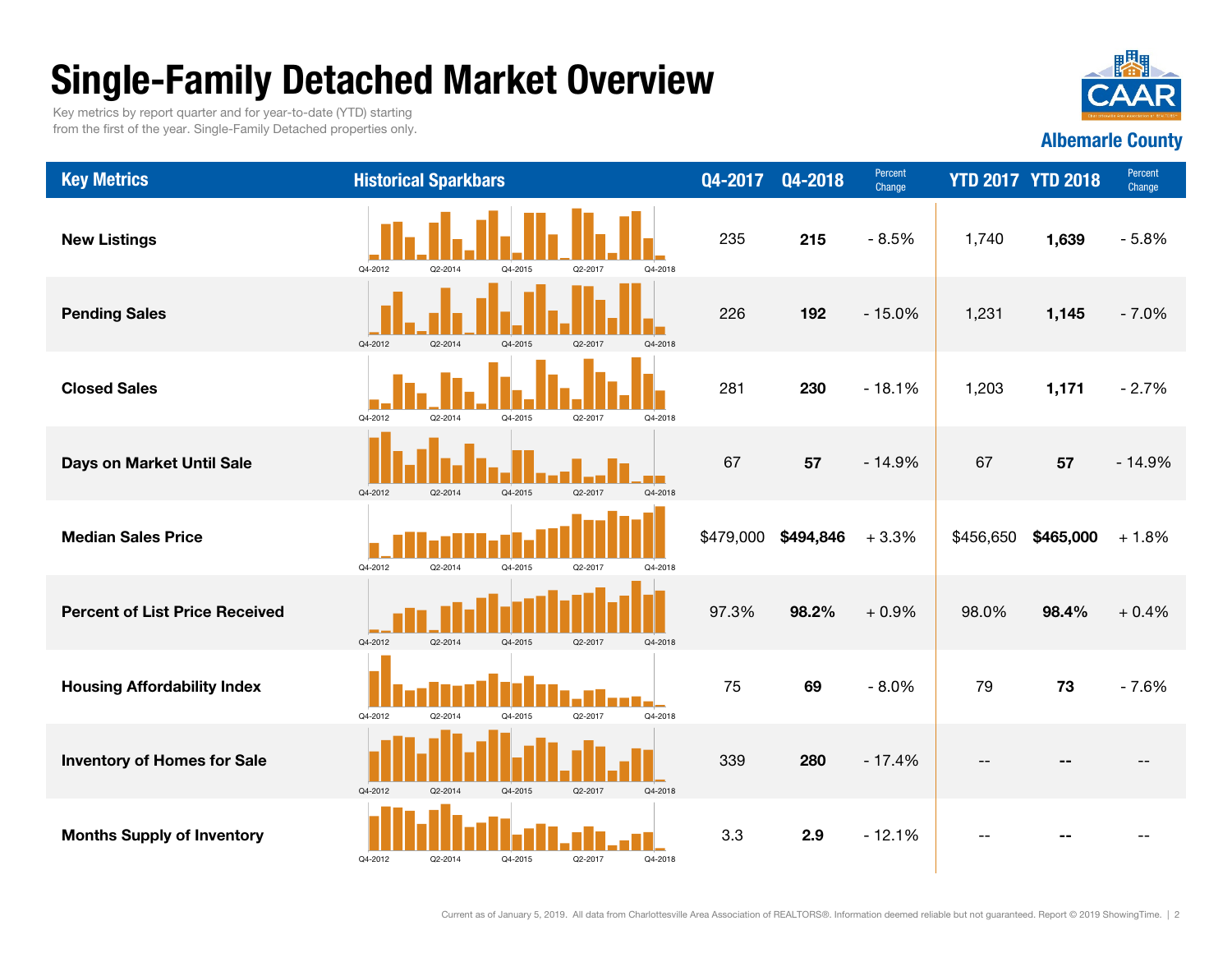# Single-Family Attached Market Overview

Key metrics by report quarter and for year-to-date (YTD) starting from the first of the year. Single-Family Attached properties only.

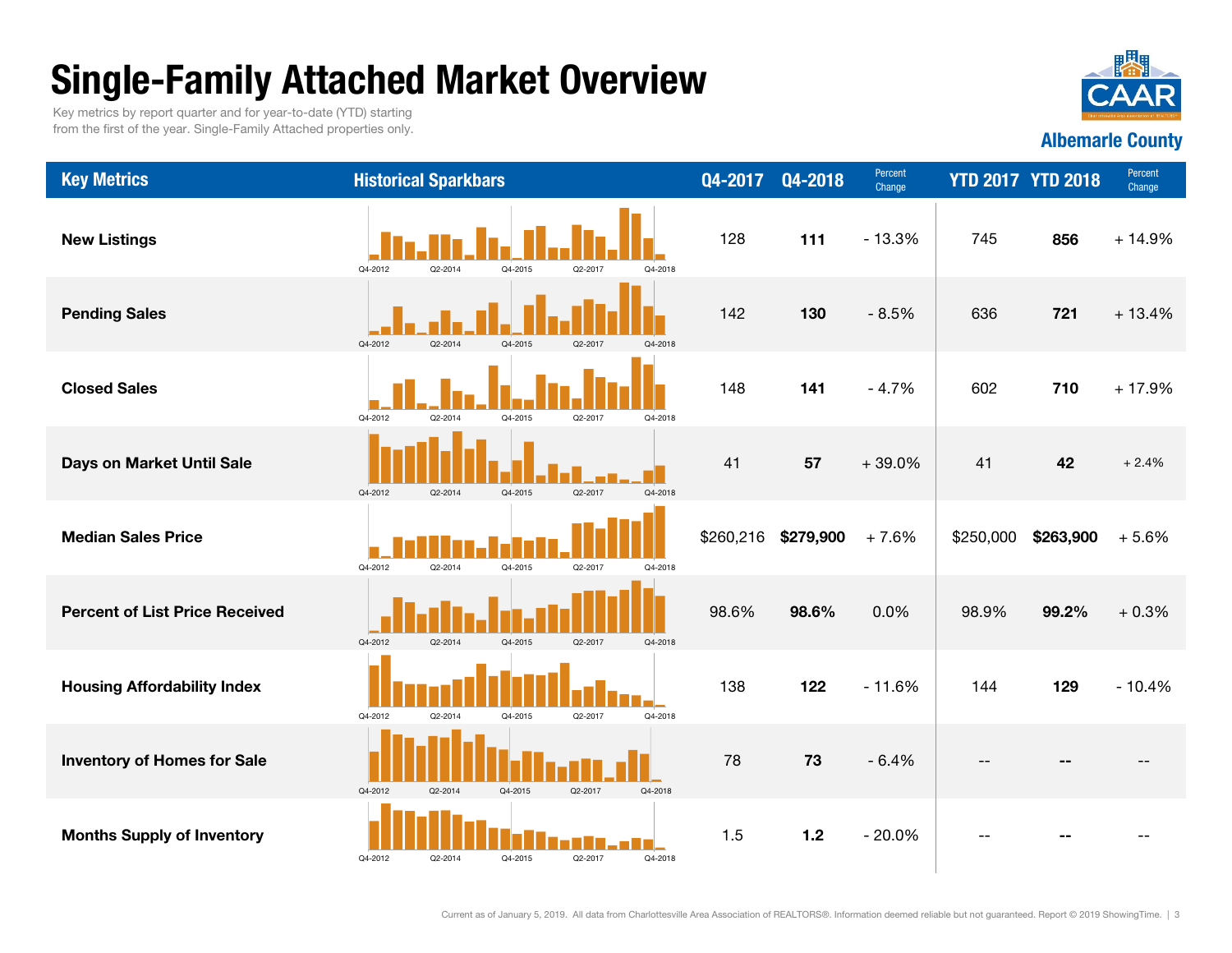### New Listings

A count of the properties that have been newly listed on the market in a given quarter.





| <b>New Listings</b> | Single<br>Family | Year-Over-Year<br>Change | Townhouse/<br>Condo | Year-Over-Year<br>Change |
|---------------------|------------------|--------------------------|---------------------|--------------------------|
| Q1-2016             | 545              | $+11.0%$                 | 208                 | -5.0%                    |
| Q2-2016             | 545              | $-3.0\%$                 | 224                 | +26.6%                   |
| Q3-2016             | 377              | $+3.9\%$                 | 137                 | $-2.8\%$                 |
| Q4-2016             | 196              | -17.6%                   | 135                 | $+42.1%$                 |
| Q1-2017             | 580              | $+6.4\%$                 | 229                 | $+10.1%$                 |
| Q2-2017             | 546              | $+0.2%$                  | 207                 | -7.6%                    |
| Q3-2017             | 379              | $+0.5%$                  | 181                 | $+32.1%$                 |
| Q4-2017             | 235              | $+19.9%$                 | 128                 | $-5.2\%$                 |
| Q1-2018             | 517              | $-10.9%$                 | 297                 | $+29.7%$                 |
| Q2-2018             | 558              | $+2.2\%$                 | 273                 | $+31.9%$                 |
| Q3-2018             | 349              | -7.9%                    | 175                 | -3.3%                    |
| Q4-2018             | 215              | $-8.5\%$                 | 111                 | -13.3%                   |

#### Historical New Listings by Month

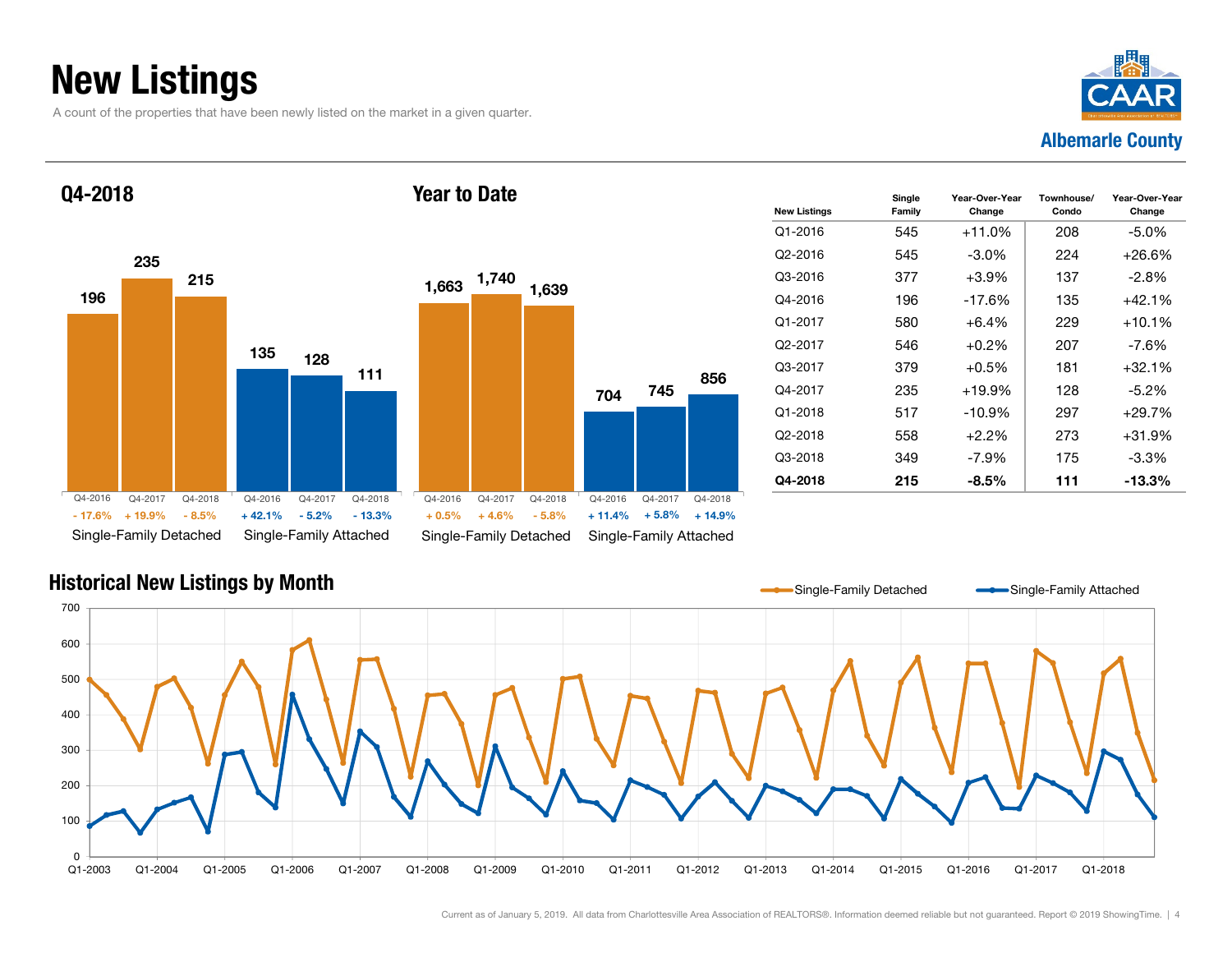### Pending Sales

A count of the properties on which offers have been accepted in a given quarter.



Q4-2018





| <b>Pending Sales</b> | Single<br>Family | Year-Over-Year<br>Change | Townhouse/<br>Condo | Year-Over-Year<br>Change |
|----------------------|------------------|--------------------------|---------------------|--------------------------|
| $Q1 - 2016$          | 329              | $+7.9%$                  | 159                 | $+10.4%$                 |
| Q2-2016              | 360              | $-1.6%$                  | 188                 | $+13.3%$                 |
| Q3-2016              | 255              | $+1.6%$                  | 128                 | $+20.8\%$                |
| Q4-2016              | 204              | $+4.1%$                  | 115                 | +38.6%                   |
| Q1-2017              | 356              | $+8.2\%$                 | 157                 | -1.3%                    |
| Q <sub>2</sub> -2017 | 352              | $-2.2\%$                 | 175                 | $-6.9\%$                 |
| Q3-2017              | 297              | $+16.5%$                 | 162                 | $+26.6%$                 |
| Q4-2017              | 226              | $+10.8%$                 | 142                 | +23.5%                   |
| $Q1 - 2018$          | 364              | $+2.2%$                  | 222                 | +41.4%                   |
| Q2-2018              | 365              | $+3.7\%$                 | 213                 | $+21.7%$                 |
| Q3-2018              | 224              | -24.6%                   | 156                 | $-3.7\%$                 |
| Q4-2018              | 192              | $-15.0\%$                | 130                 | $-8.5\%$                 |

#### Historical Pending Sales by Month

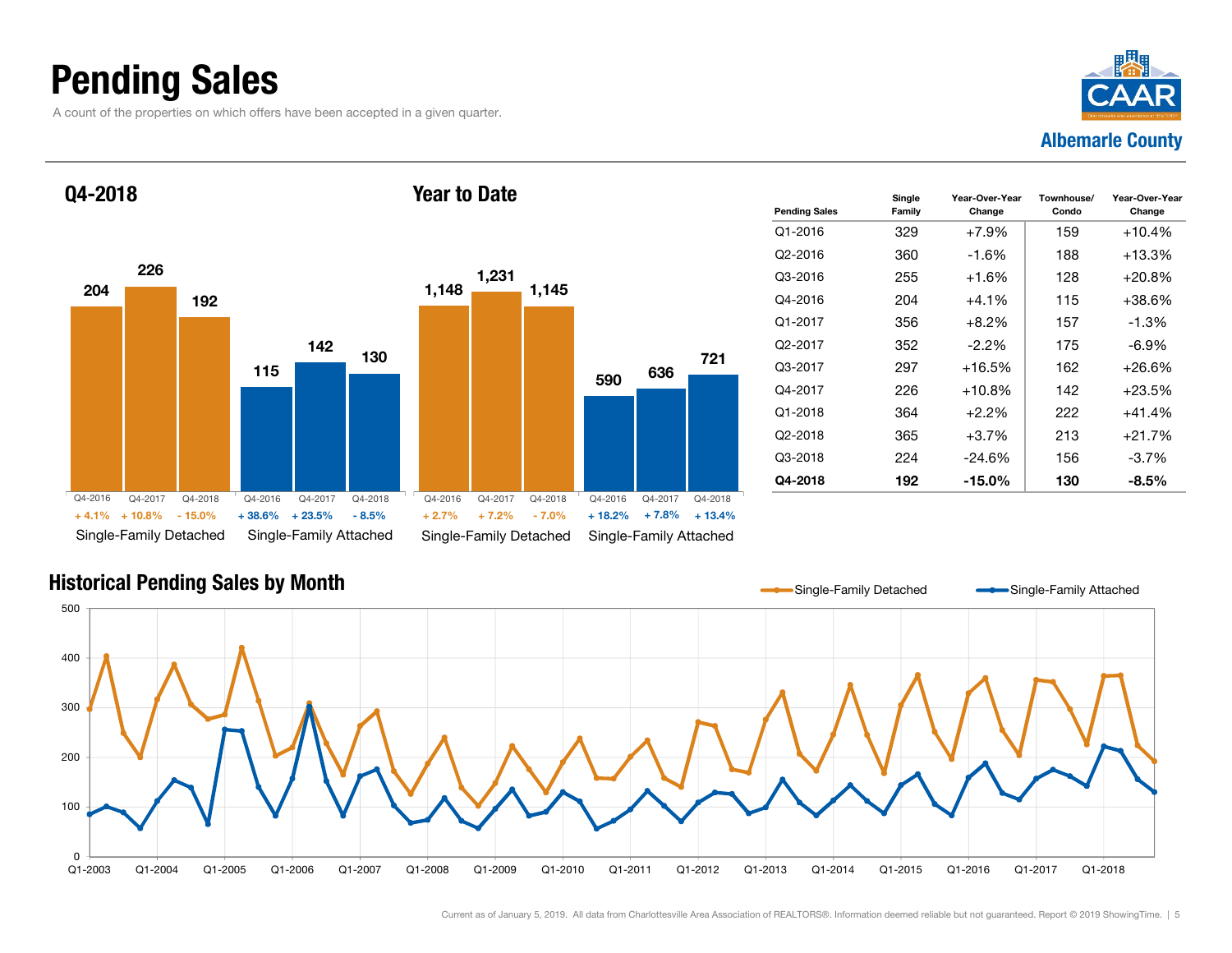### Closed Sales

A count of the actual sales that closed in a given quarter.





| <b>Closed Sales</b> | Single<br>Family | Year-Over-Year<br>Change | Townhouse/<br>Condo | Year-Over-Year<br>Change |
|---------------------|------------------|--------------------------|---------------------|--------------------------|
| Q1-2016             | 181              | $+14.6%$                 | 93                  | $+19.2%$                 |
| Q2-2016             | 401              | $+3.6\%$                 | 173                 | $-14.4%$                 |
| Q3-2016             | 319              | $+3.9\%$                 | 146                 | $+5.0\%$                 |
| Q4-2016             | 245              | $+5.6\%$                 | 137                 | $+42.7%$                 |
| Q1-2017             | 182              | $+0.6%$                  | 98                  | $+5.4%$                  |
| Q2-2017             | 407              | $+1.5%$                  | 191                 | $+10.4%$                 |
| Q3-2017             | 333              | $+4.4%$                  | 165                 | $+13.0%$                 |
| Q4-2017             | 281              | $+14.7%$                 | 148                 | $+8.0%$                  |
| $Q1 - 2018$         | 204              | $+12.1%$                 | 135                 | $+37.8%$                 |
| Q2-2018             | 415              | $+2.0\%$                 | 229                 | $+19.9%$                 |
| Q3-2018             | 322              | $-3.3\%$                 | 205                 | $+24.2%$                 |
| Q4-2018             | 230              | -18.1%                   | 141                 | -4.7%                    |

#### Historical Closed Sales by Month

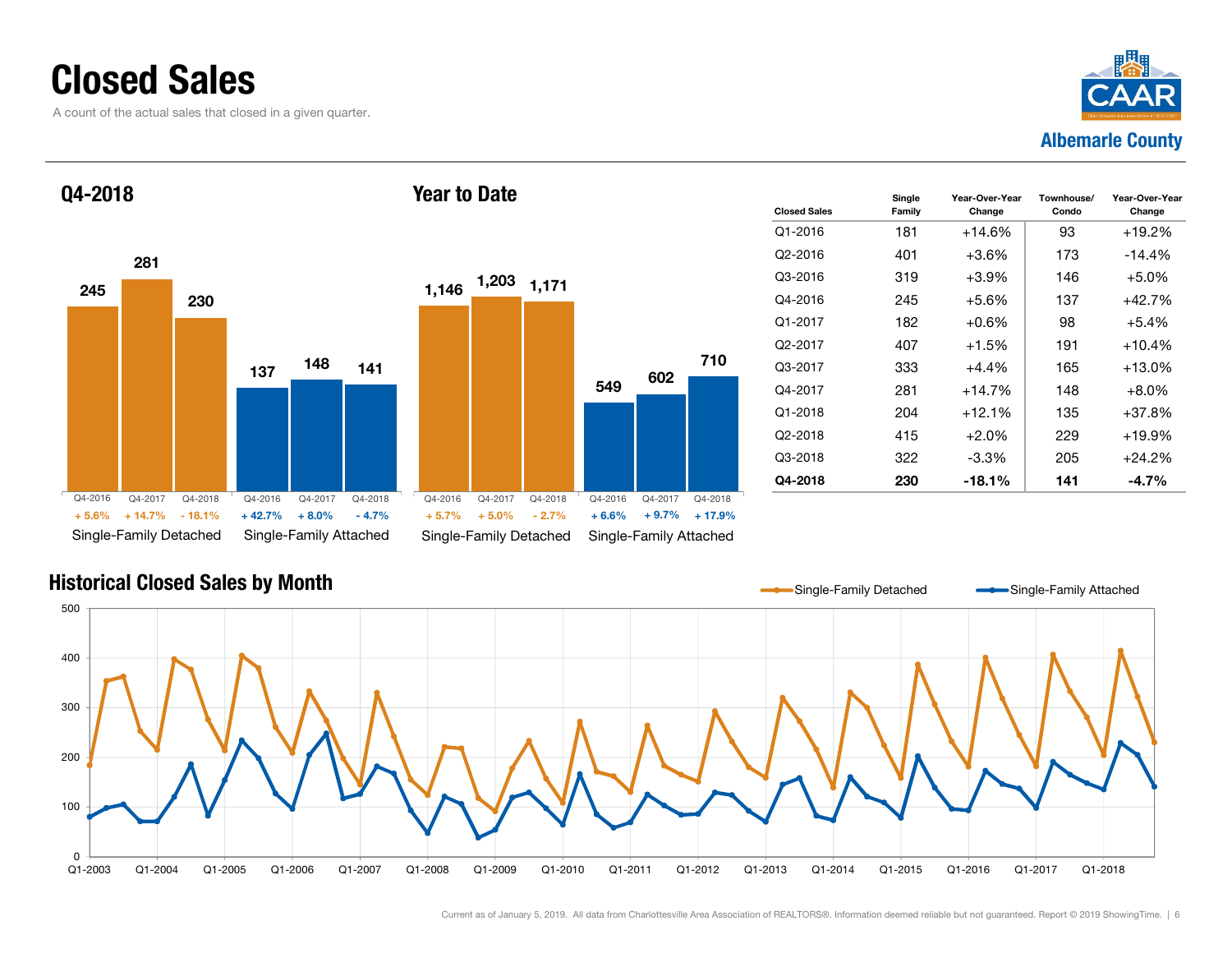### Days on Market Until Sale

Median number of days between when a property is listed and when an offer is accepted in a given quarter.



#### 6345844457 57Single-Family Detached Single-Family Attached Q4-2018 665667415742Single-Family Detached Single-Family Attached Year to DateQ4-2016 Q4-2017 Q4-2018+ 33.3% - 32.1%- 35.1% - 30.8% - 12.0% - 13.8% $-30.8\%$   $-2.2\%$   $+29.5\%$   $-12.0\%$   $+1.5\%$   $-14.9\%$   $-13.8\%$   $-26.8\%$   $+2.4\%$ Q4-2016 Q4-2017 Q4-2018 Q4-2016Q4-2017 Q4-2018 Q4-2016 Q4-2017 Q4-2018

| Days on Market       | Single<br>Family | Year-Over-Year<br>Change | Townhouse/<br>Condo | Year-Over-Year<br>Change |
|----------------------|------------------|--------------------------|---------------------|--------------------------|
| Q1-2016              | 97               | $+14.1%$                 | 95                  | $-4.0\%$                 |
| Q2-2016              | 61               | $-12.9%$                 | 41                  | $-35.9%$                 |
| Q3-2016              | 57               | $-6.6\%$                 | 59                  | $+25.5%$                 |
| Q4-2016              | 63               | $-35.1\%$                | 45                  | $-30.8\%$                |
| Q1-2017              | 84               | $-13.4%$                 | 55                  | $-42.1%$                 |
| Q <sub>2</sub> -2017 | 55               | -9.8%                    | 31                  | -24.4%                   |
| Q3-2017              | 57               | $0.0\%$                  | 39                  | $-33.9%$                 |
| Q4-2017              | 84               | $+33.3%$                 | 44                  | $-2.2\%$                 |
| Q1-2018              | 76               | $-9.5%$                  | 34                  | $-38.2%$                 |
| Q2-2018              | 48               | $-12.7%$                 | 31                  | $0.0\%$                  |
| Q3-2018              | 57               | 0.0%                     | 49                  | $+25.6%$                 |
| Q4-2018              | 57               | $-32.1%$                 | 57                  | $+29.5%$                 |

#### Historical Days on Market Until Sale by Month

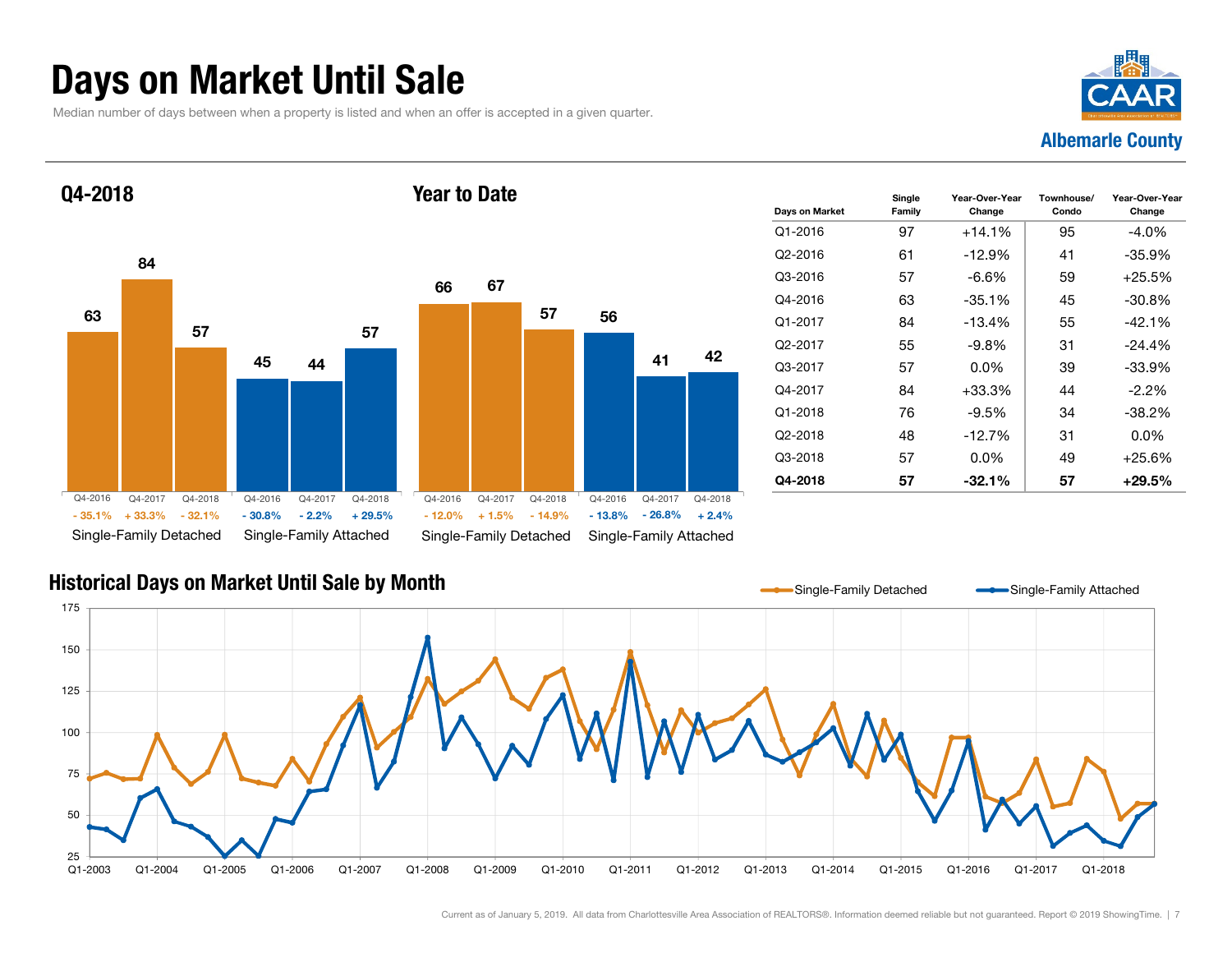### Median Sales Price

Point at which half of the sales sold for more and half sold for less, not accounting for seller concessions, in a given quarter.



Q4-2018





| <b>Median Sales Price</b> | Single<br>Family | Year-Over-Year<br>Change | Townhouse/<br>Condo | Year-Over-Year<br>Change |
|---------------------------|------------------|--------------------------|---------------------|--------------------------|
| Q1-2016                   | \$377,000        | -5.8%                    | \$222,400           | $+5.6\%$                 |
| Q2-2016                   | \$414,200        | $+10.5%$                 | \$228,000           | $-0.7%$                  |
| Q3-2016                   | \$417,454        | $+5.7\%$                 | \$224,950           | $+3.7\%$                 |
| Q4-2016                   | \$425,000        | $+5.4%$                  | \$203,500           | $-10.7%$                 |
| Q1-2017                   | \$467,500        | $+24.0\%$                | \$251,000           | +12.9%                   |
| Q <sub>2</sub> -2017      | \$446,500        | $+7.8%$                  | \$252,500           | +10.7%                   |
| Q3-2017                   | \$445,345        | $+6.7%$                  | \$242,500           | $+7.8\%$                 |
| Q4-2017                   | \$479,000        | $+12.7%$                 | \$260,216           | +27.9%                   |
| $Q1 - 2018$               | \$460.500        | $-1.5\%$                 | \$258,000           | $+2.8%$                  |
| Q2-2018                   | \$449,000        | $+0.6\%$                 | \$254,718           | $+0.9\%$                 |
| Q3-2018                   | \$473,155        | $+6.2\%$                 | \$269,000           | +10.9%                   |
| Q4-2018                   | \$494,846        | $+3.3\%$                 | \$279,900           | +7.6%                    |

#### Historical Median Sales Price by Month

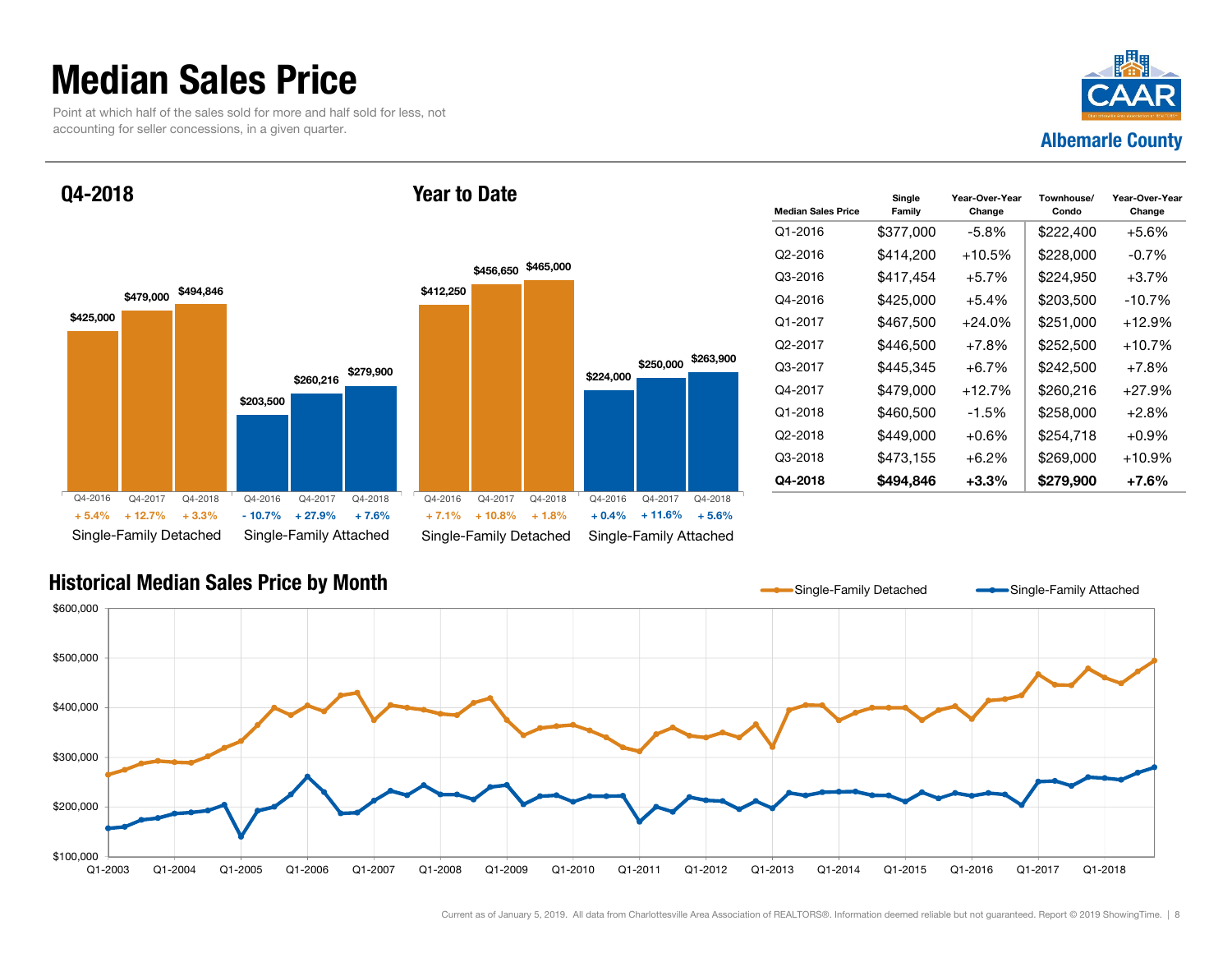### Percent of List Price Received

Percentage found when dividing a property's sales price by its most recent list price, then taking the average for all properties sold in a given quarter, not accounting for seller concessions.



Q4-2018

#### Year to Date



| Pct. of List Price<br>Received | Single<br>Family | Year-Over-Year<br>Change | Townhouse/<br>Condo | Year-Over-Year<br>Change |
|--------------------------------|------------------|--------------------------|---------------------|--------------------------|
| Q1-2016                        | 97.6%            | $0.0\%$                  | 97.1%               | $+0.1%$                  |
| Q2-2016                        | 97.8%            | $-0.2\%$                 | 97.8%               | $-0.8\%$                 |
| Q3-2016                        | 98.3%            | $+1.4%$                  | 98.1%               | $+0.5%$                  |
| Q4-2016                        | 97.4%            | 0.0%                     | 97.8%               | 0.0%                     |
| Q1-2017                        | 97.9%            | $+0.3\%$                 | 98.8%               | $+1.8%$                  |
| Q2-2017                        | 98.1%            | $+0.3\%$                 | 99.0%               | $+1.2\%$                 |
| Q3-2017                        | 98.5%            | $+0.2\%$                 | 99.0%               | $+0.9%$                  |
| Q4-2017                        | 97.3%            | $-0.1%$                  | 98.6%               | $+0.8\%$                 |
| Q1-2018                        | 97.8%            | $-0.1%$                  | 99.0%               | $+0.2%$                  |
| Q2-2018                        | 99.0%            | $+0.9\%$                 | 99.7%               | $+0.7\%$                 |
| Q3-2018                        | 97.9%            | -0.6%                    | 99.2%               | +0.2%                    |
| Q4-2018                        | 98.2%            | +0.9%                    | 98.6%               | $0.0\%$                  |

#### Historical Percent of List Price Received by Month

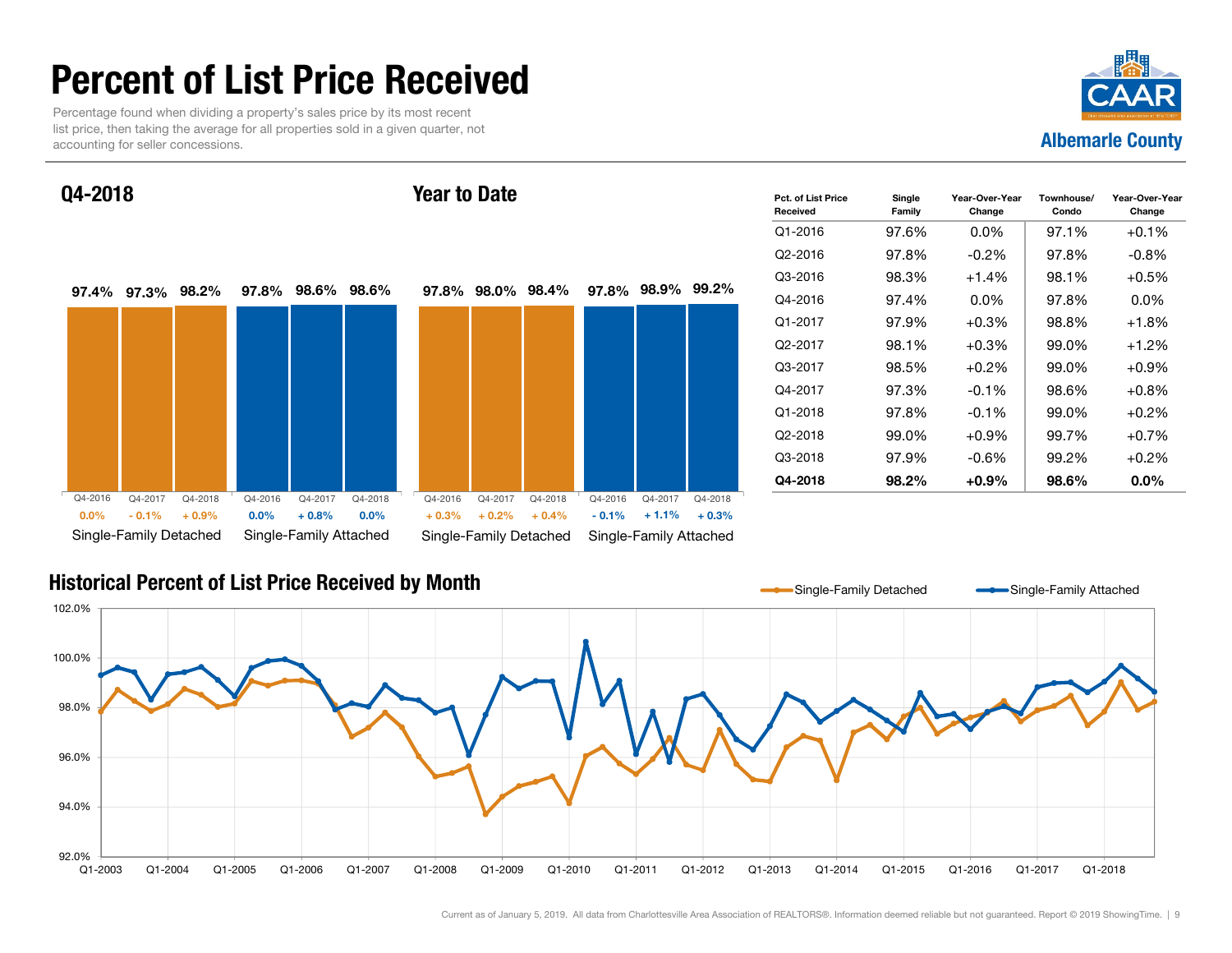# Housing Affordability Index

A higher value means greater affordability. Example: An index of 120 means the median household income is 120% of what is necessary to qualify for the median-priced home under prevailing interest rates.



Q4-2018

#### Year to Date



| <b>Affordability Index</b> | Single<br>Family | Year-Over-Year<br>Change | Townhouse/<br>Condo | Year-Over-Year<br>Change |
|----------------------------|------------------|--------------------------|---------------------|--------------------------|
| Q1-2016                    | 93               | +4.5%                    | 157                 | $-7.1\%$                 |
| Q2-2016                    | 86               | -9.5%                    | 156                 | $+0.6%$                  |
| Q3-2016                    | 86               | $-2.3%$                  | 159                 | -1.2%                    |
| Q4-2016                    | 81               | $-6.9\%$                 | 170                 | $+10.4%$                 |
| Q1-2017                    | 74               | $-20.4%$                 | 139                 | $-11.5%$                 |
| Q2-2017                    | 81               | $-5.8\%$                 | 143                 | -8.3%                    |
| Q3-2017                    | 82               | $-4.7\%$                 | 150                 | $-5.7\%$                 |
| Q4-2017                    | 75               | -7.4%                    | 138                 | $-18.8%$                 |
| Q1-2018                    | 75               | $+1.4%$                  | 134                 | -3.6%                    |
| Q2-2018                    | 76               | $-6.2\%$                 | 133                 | $-7.0\%$                 |
| Q3-2018                    | 72               | $-12.2%$                 | 127                 | $-15.3%$                 |
| Q4-2018                    | 69               | -8.0%                    | 122                 | -11.6%                   |

#### Historical Housing Affordability Index by Month

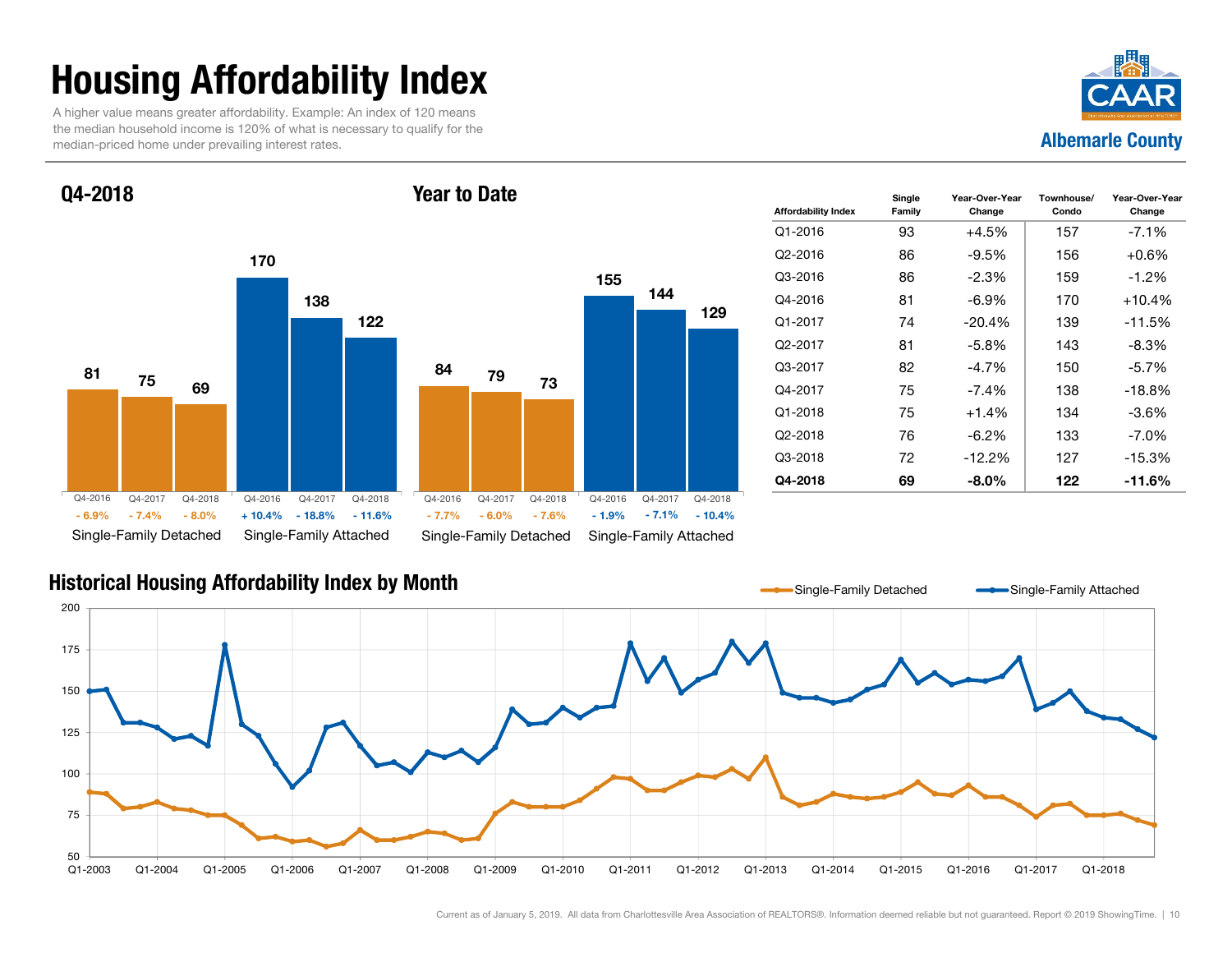### Inventory of Homes for Sale

The number of properties available for sale in active status at the end of a given quarter.





#### Historical Inventory of Homes for Sale by Month



Single-Family Detached Single-Family Attached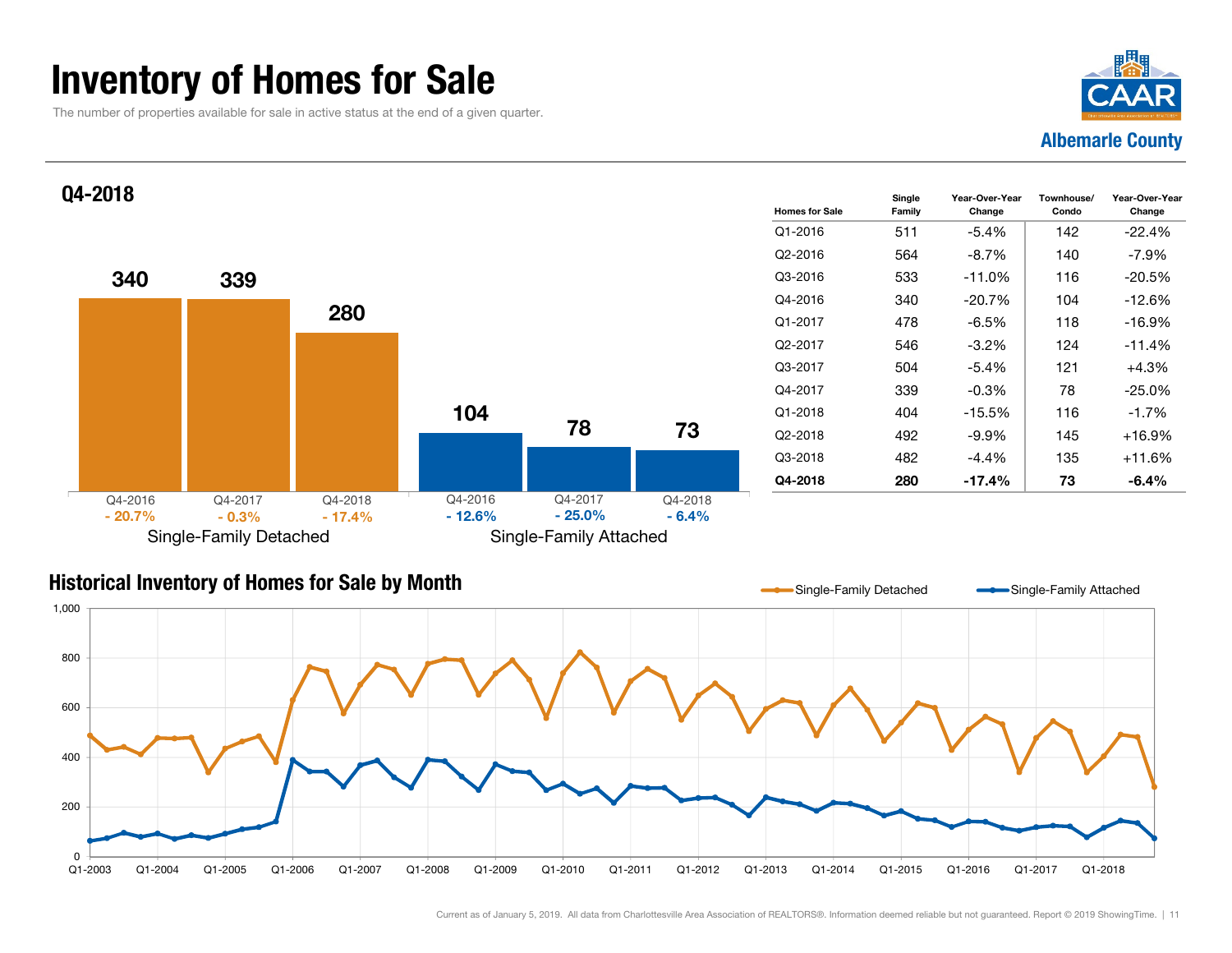### Months Supply of Inventory

The inventory of homes for sale at the end of a given month, divided by the average quarterly pending sales from the last 4 quarters.



Year-Over-YearChange

Townhouse/Condo

Year-Over-Year Change



| <b>Historical Months Supply of Inventory by Month</b> |  |  |  |
|-------------------------------------------------------|--|--|--|
|-------------------------------------------------------|--|--|--|